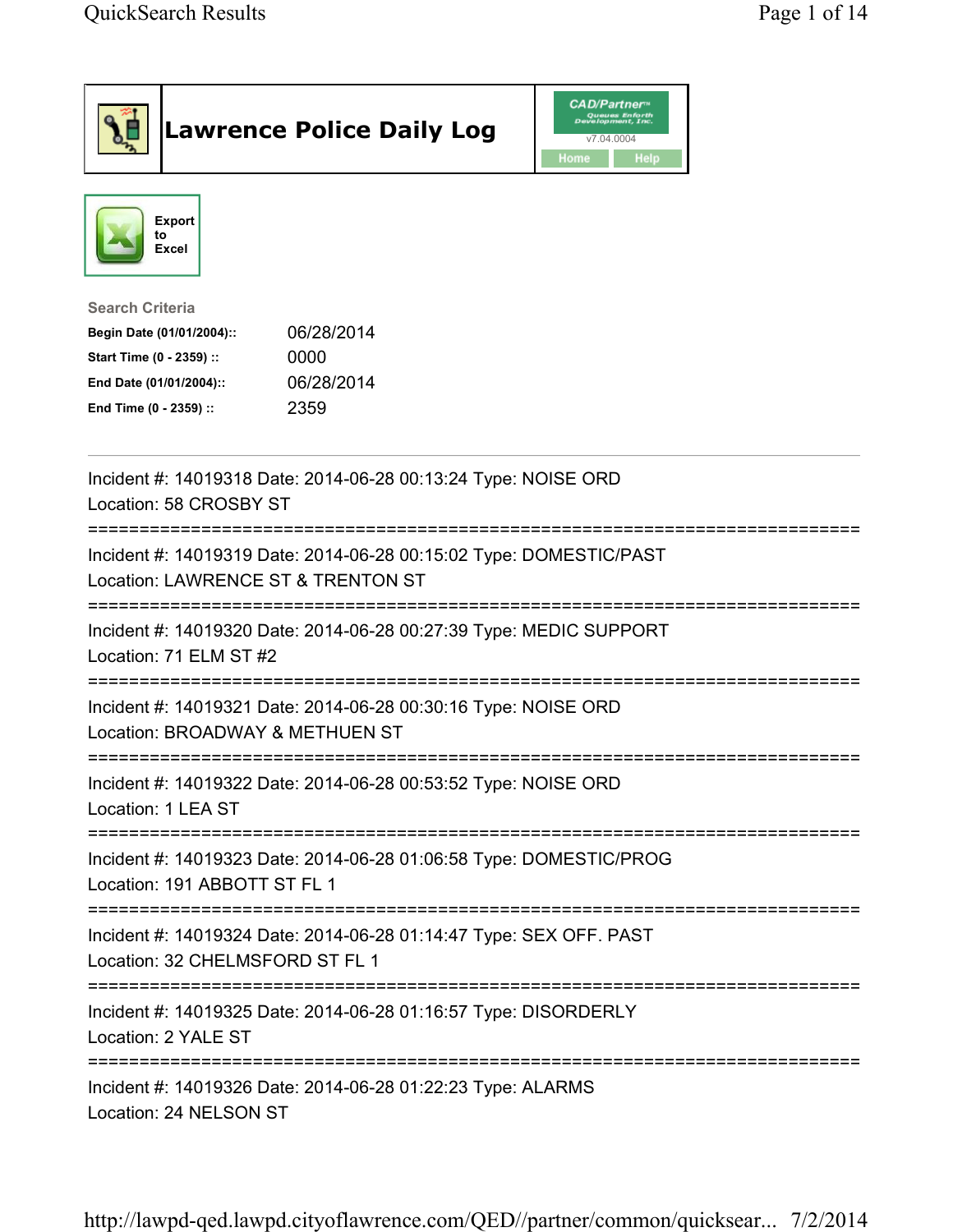| Incident #: 14019327 Date: 2014-06-28 01:26:58 Type: NOISE ORD<br>Location: 43 WHITMAN ST                                              |
|----------------------------------------------------------------------------------------------------------------------------------------|
| Incident #: 14019328 Date: 2014-06-28 01:40:34 Type: DISORDERLY<br>Location: 360 BROADWAY<br>=====================================     |
| Incident #: 14019329 Date: 2014-06-28 01:42:18 Type: NOISE ORD<br>Location: 227 LAWRENCE ST<br>.===========================            |
| Incident #: 14019330 Date: 2014-06-28 01:49:40 Type: DISTURBANCE<br>Location: 4 BASSWOOD ST<br>=====================================   |
| Incident #: 14019331 Date: 2014-06-28 01:54:44 Type: NOISE ORD<br>Location: 298 HOWARD ST FL 3<br>======================               |
| Incident #: 14019332 Date: 2014-06-28 02:01:28 Type: NOISE ORD<br>Location: 290 JACKSON ST FL 1                                        |
| Incident #: 14019333 Date: 2014-06-28 02:11:21 Type: NOISE ORD<br>Location: 140 FARNHAM ST                                             |
| Incident #: 14019334 Date: 2014-06-28 02:15:12 Type: AUTO ACC/UNK PI<br>Location: CANAL ST & UNION ST                                  |
| Incident #: 14019335 Date: 2014-06-28 02:16:39 Type: CARJACKING<br>Location: 59 HANCOCK ST                                             |
| ======================================<br>Incident #: 14019336 Date: 2014-06-28 02:21:33 Type: AUTO ACC/UNK PI<br>Location: 109 MAY ST |
| Incident #: 14019337 Date: 2014-06-28 02:24:29 Type: DISORDERLY<br>Location: SAM'S FOOD STORE / 389 BROADWAY                           |
| Incident #: 14019338 Date: 2014-06-28 02:28:59 Type: NOISE ORD<br>Location: 655 ESSEX ST FL 3                                          |
| ===================================<br>Incident #: 14019339 Date: 2014-06-28 02:55:00 Type: FIGHT<br>Location: 327 PROSPECT ST         |
| Incident #: 14019340 Date: 2014-06-28 03:03:56 Type: NOISE ORD<br>$I$ anation: $4E$ $\cap$ DE $\cap$ $\cap$ NI AVI                     |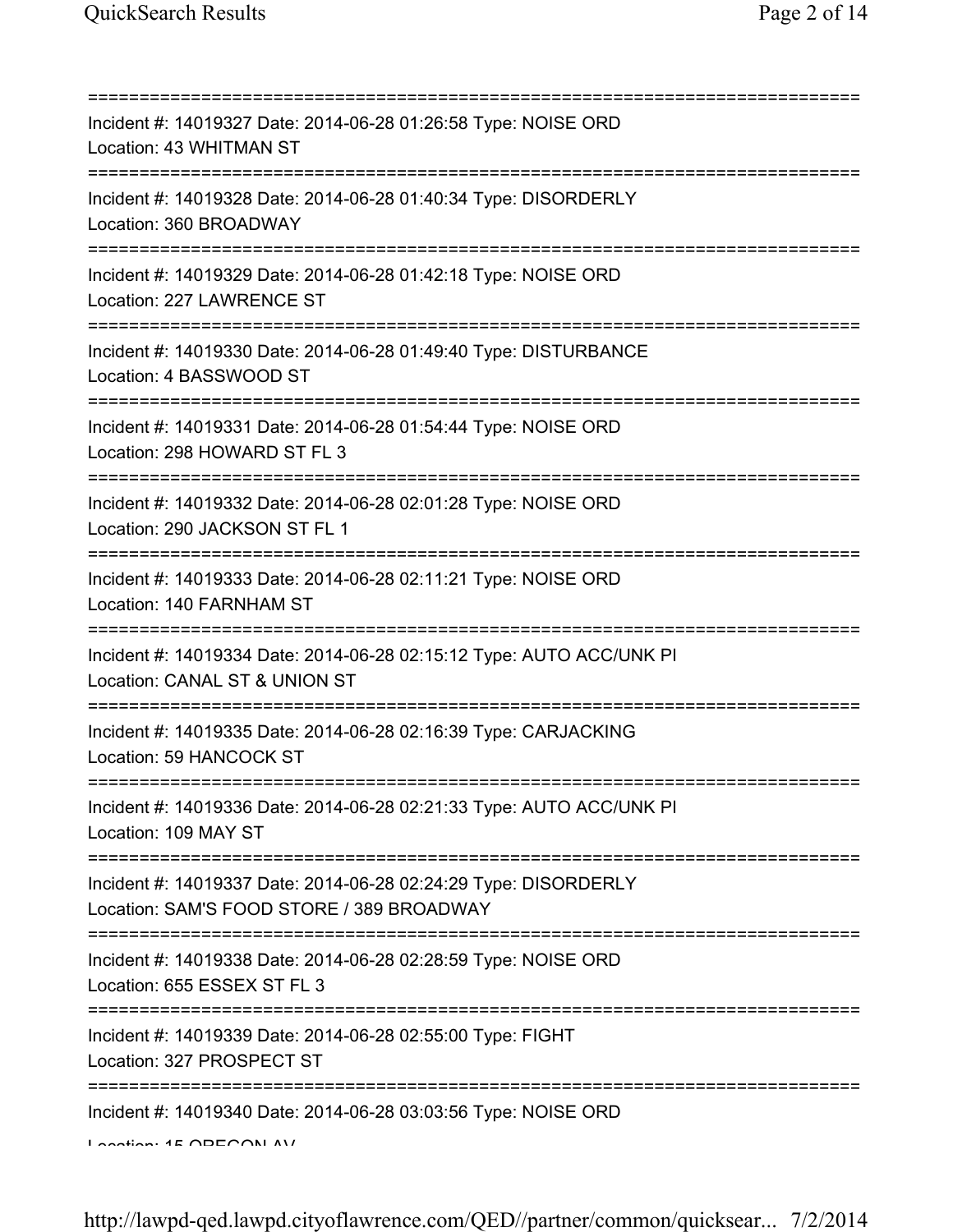| Incident #: 14019341 Date: 2014-06-28 03:12:31 Type: SHOTS FIRED<br>Location: 30 WASHINGTON ST                                                           |
|----------------------------------------------------------------------------------------------------------------------------------------------------------|
| Incident #: 14019342 Date: 2014-06-28 03:17:30 Type: FIGHT<br>Location: 99 HAMPSHIRE ST<br>;===============================                              |
| Incident #: 14019343 Date: 2014-06-28 03:18:49 Type: DISORDERLY<br>Location: 222 WALNUT ST                                                               |
| Incident #: 14019344 Date: 2014-06-28 03:21:02 Type: DISTURBANCE<br>Location: 7-11 / 360 BROADWAY                                                        |
| Incident #: 14019345 Date: 2014-06-28 03:22:45 Type: A&B D/W PAST<br>Location: 29 WASHINGTON ST                                                          |
| Incident #: 14019346 Date: 2014-06-28 03:31:34 Type: SHOTS FIRED<br>Location: 129 BENNINGTON ST                                                          |
| Incident #: 14019347 Date: 2014-06-28 04:10:35 Type: DOMESTIC/PROG<br>Location: 56 SALEM ST FL 2                                                         |
| Incident #: 14019348 Date: 2014-06-28 04:28:21 Type: ALARMS<br>Location: 79 GENESEE ST                                                                   |
| Incident #: 14019349 Date: 2014-06-28 04:29:32 Type: SUICIDE ATTEMPT<br>Location: ARLINGTON ST & SPRUCE ST                                               |
| Incident #: 14019350 Date: 2014-06-28 04:38:10 Type: DOMESTIC/PROG<br>Location: 26 EXETER ST                                                             |
| :===================================<br>Incident #: 14019351 Date: 2014-06-28 05:08:30 Type: ALARMS<br>Location: SOUTH UNION ST. MARKET / 280 S UNION ST |
| Incident #: 14019352 Date: 2014-06-28 06:15:44 Type: A&B PAST<br>Location: 22 SAVOIE AV                                                                  |
| Incident #: 14019353 Date: 2014-06-28 06:24:38 Type: ALARMS<br>Location: 79 CARVER ST                                                                    |
| Incident #: 14019354 Date: 2014-06-28 06:25:43 Type: MAL DAMG PROG                                                                                       |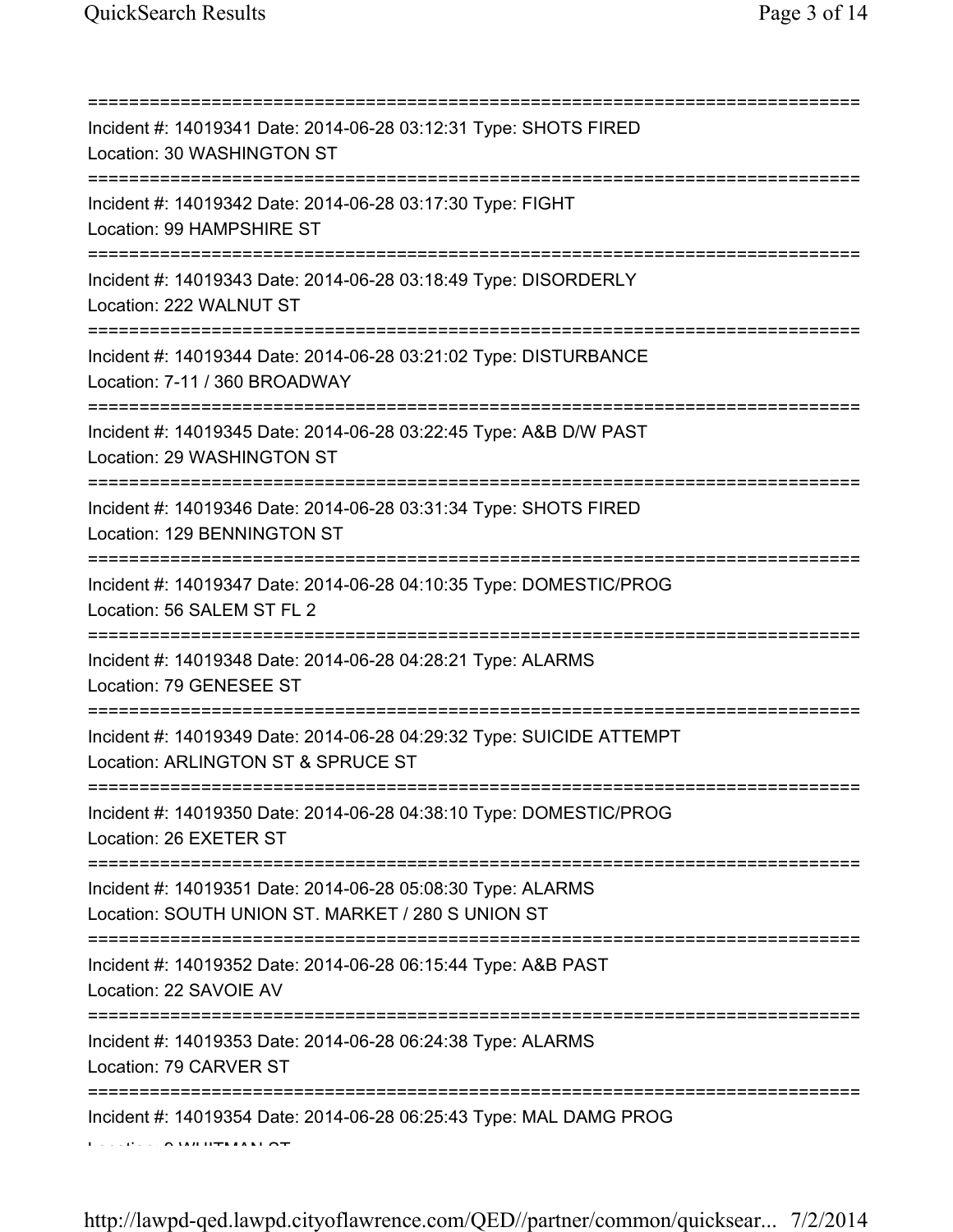Location: 57 DANA ST

=========================================================================== Incident #: 14019355 Date: 2014-06-28 06:39:37 Type: ALARMS Location: 450 ESSEX ST =========================================================================== Incident #: 14019356 Date: 2014-06-28 06:41:21 Type: ALARMS Location: BANK OF AMERICA / 257 ESSEX ST =========================================================================== Incident #: 14019357 Date: 2014-06-28 06:48:30 Type: ALARM/BURG Location: 296 ESSEX ST =========================================================================== Incident #: 14019358 Date: 2014-06-28 07:09:40 Type: RECOV/STOL/MV Location: 77 BAILEY ST =========================================================================== Incident #: 14019359 Date: 2014-06-28 08:08:14 Type: SUS PERS/MV Location: 355 BROADWAY =========================================================================== Incident #: 14019360 Date: 2014-06-28 09:11:02 Type: MEDIC SUPPORT Location: 334 HIGH ST =========================================================================== Incident #: 14019361 Date: 2014-06-28 09:15:30 Type: AUTO ACC/PI Location: HAVERHILL ST & MIDDLEBURY ST =========================================================================== Incident #: 14019362 Date: 2014-06-28 09:35:32 Type: B&E/PROG Location: 149 FERRY ST =========================================================================== Incident #: 14019363 Date: 2014-06-28 09:48:52 Type: B&E/PROG Location: 149 FERRY ST =========================================================================== Incident #: 14019364 Date: 2014-06-28 10:04:59 Type: B&E/MV/PAST Location: 19 BUTLER ST =========================================================================== Incident #: 14019365 Date: 2014-06-28 10:09:06 Type: MISSING PERS Location: 61 EVERETT ST =========================================================================== Incident #: 14019366 Date: 2014-06-28 10:20:39 Type: DOMESTIC/PROG Location: 126 BOXFORD ST FL 3RDFL =========================================================================== Incident #: 14019367 Date: 2014-06-28 10:30:05 Type: ARSON/ATTEMPT Location: BELLEVUE CEMENTERY / 170 MAY ST =========================================================================== Incident #: 14019368 Date: 2014-06-28 10:42:29 Type: SUS PERS/MV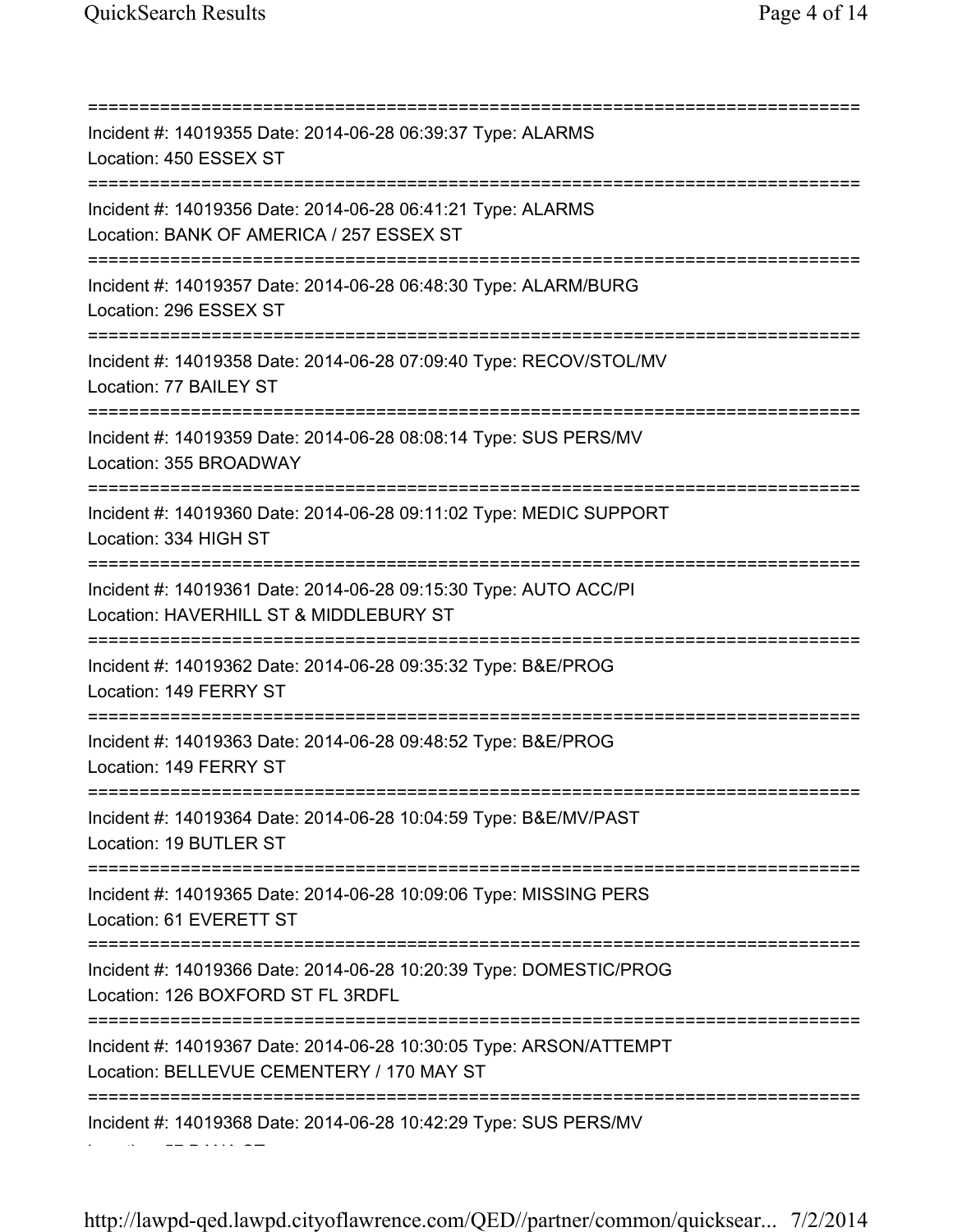=========================================================================== Incident #: 14019369 Date: 2014-06-28 10:55:23 Type: DOMESTIC/PROG Location: 37 DARTMOUTH ST #REAR FL 2 =========================================================================== Incident #: 14019370 Date: 2014-06-28 11:23:02 Type: TRESPASSING Location: LAWRENCE GENERAL HOSPITAL / 1 GENERAL ST =========================================================================== Incident #: 14019371 Date: 2014-06-28 11:29:17 Type: RECOV/STOL/MV Location: GEISLER STATE POOL / 50 HIGH ST =========================================================================== Incident #: 14019372 Date: 2014-06-28 11:48:28 Type: SUS PERS/MV Location: 257 BROADWAY =========================================================================== Incident #: 14019373 Date: 2014-06-28 11:53:58 Type: SUICIDE ATTEMPT Location: 151 WILLOW ST FL 1 =========================================================================== Incident #: 14019374 Date: 2014-06-28 12:00:58 Type: ALARM/BURG Location: CHARM SCIENCES / 659 ANDOVER ST #SHED =========================================================================== Incident #: 14019375 Date: 2014-06-28 12:12:49 Type: SUS PERS/MV Location: BROADWAY & CROSS ST =========================================================================== Incident #: 14019376 Date: 2014-06-28 12:16:00 Type: SUS PERS/MV Location: HAMPSHIRE ST & TREMONT ST =========================================================================== Incident #: 14019377 Date: 2014-06-28 12:33:38 Type: PARK & WALK Location: BRADFORD ST & BROADWAY =========================================================================== Incident #: 14019379 Date: 2014-06-28 12:57:08 Type: ROBBERY ARMED Location: 9 BROADWAY =========================================================================== Incident #: 14019378 Date: 2014-06-28 12:57:41 Type: SUS PERS/MV Location: BROADWAY & LOWELL ST =========================================================================== Incident #: 14019380 Date: 2014-06-28 12:59:54 Type: B&E/MV/PAST Location: SUPERVALUE / 431 S UNION ST =========================================================================== Incident #: 14019381 Date: 2014-06-28 13:02:54 Type: AMBULANCE ASSSI Location: MASON ST & WATER ST =========================================================================== Incident #: 14019382 Date: 2014-06-28 13:06:28 Type: ALARM/BURG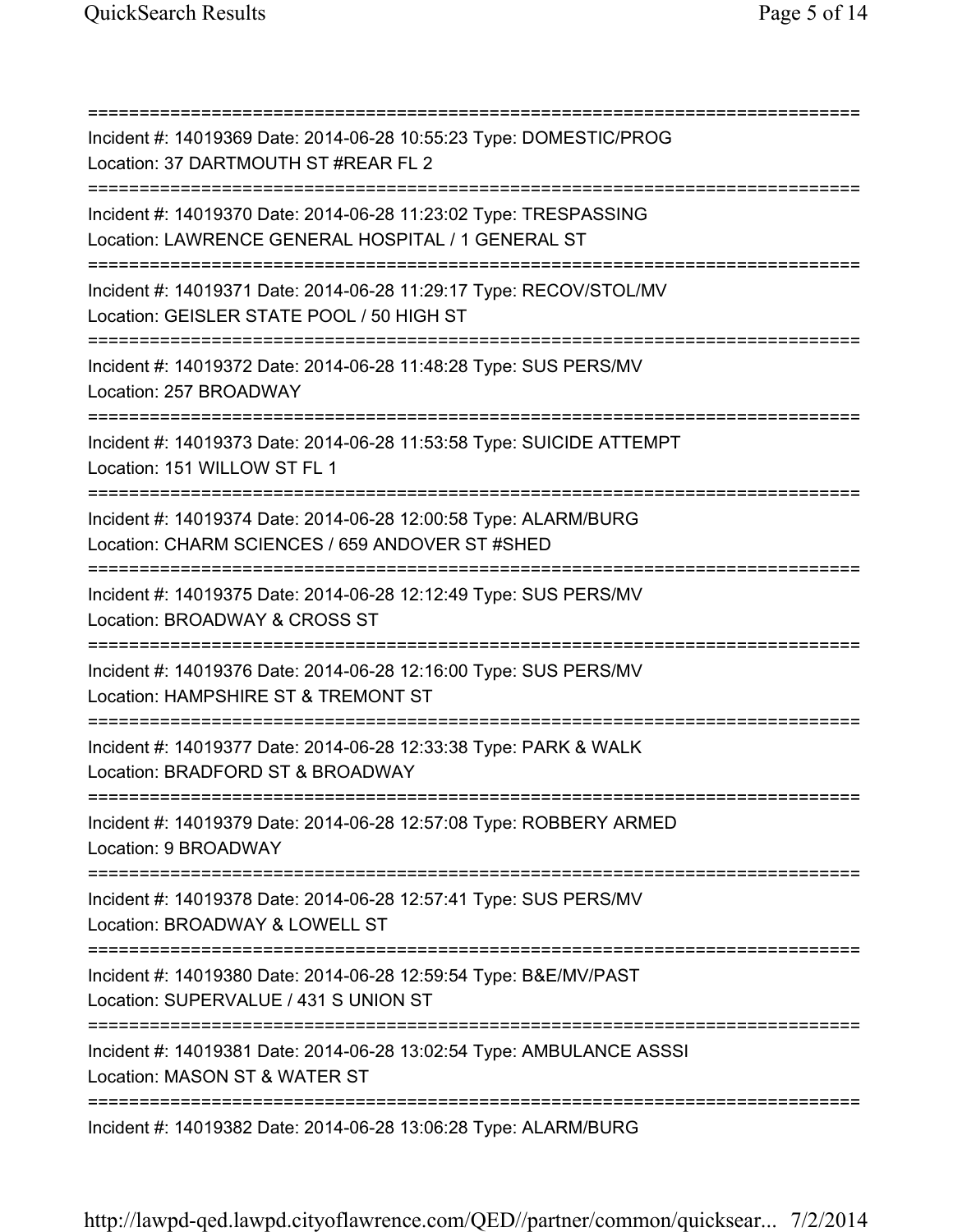=========================================================================== Incident #: 14019383 Date: 2014-06-28 13:12:05 Type: SUS PERS/MV Location: 10 FAIRMONT =========================================================================== Incident #: 14019384 Date: 2014-06-28 13:26:21 Type: B&E/MV/PAST Location: 99 AMESBURY ST =========================================================================== Incident #: 14019385 Date: 2014-06-28 13:31:27 Type: SUS PERS/MV Location: 141 WOODLAND ST =========================================================================== Incident #: 14019386 Date: 2014-06-28 13:36:44 Type: PARK & WALK Location: S UNION ST & SALEM ST =========================================================================== Incident #: 14019387 Date: 2014-06-28 13:42:11 Type: MV/BLOCKING Location: 342 LOWELL ST =========================================================================== Incident #: 14019388 Date: 2014-06-28 13:43:06 Type: LARCENY/PAST Location: 50 BROADWAY =========================================================================== Incident #: 14019389 Date: 2014-06-28 13:54:02 Type: NEIGHBOR PROB Location: 533 HAMPSHIRE ST =========================================================================== Incident #: 14019390 Date: 2014-06-28 13:56:08 Type: AUTO ACC/NO PI Location: 640 HAVERHILL ST =========================================================================== Incident #: 14019391 Date: 2014-06-28 14:07:16 Type: MV/BLOCKING Location: 255 BAILEY ST =========================================================================== Incident #: 14019392 Date: 2014-06-28 14:18:01 Type: NOISE ORD Location: 132 DAWES ST FL 1STFL =========================================================================== Incident #: 14019393 Date: 2014-06-28 14:22:26 Type: MAN DOWN Location: 270 CANAL ST =========================================================================== Incident #: 14019394 Date: 2014-06-28 14:24:02 Type: M/V STOP Location: 200 BROADWAY =========================================================================== Incident #: 14019395 Date: 2014-06-28 14:43:17 Type: TOW OF M/V Location: 774 ESSEX ST =========================================================================== Incident #: 14019396 Date: 2014-06-28 14:49:37 Type: NOISE ORD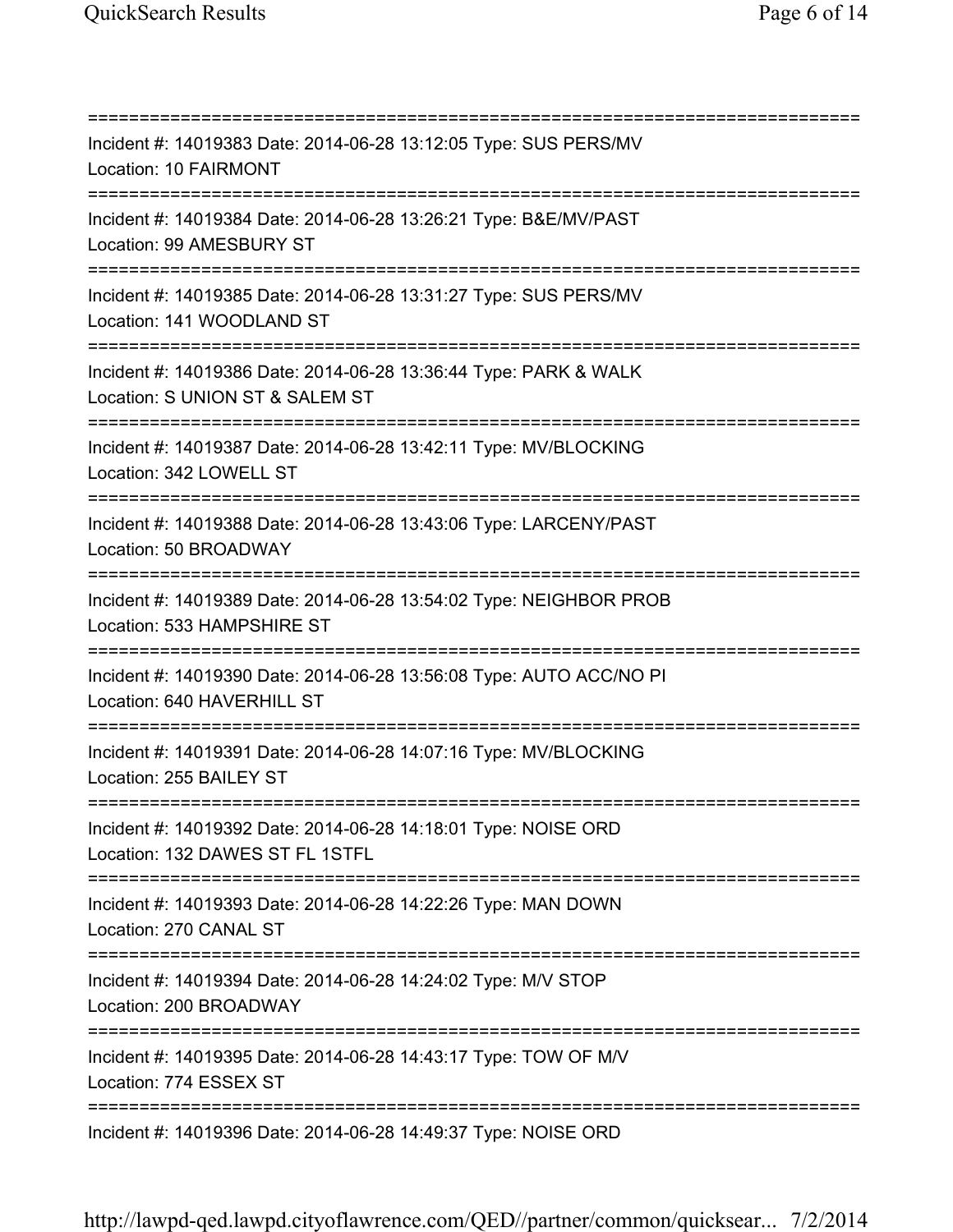Location: 101 HIGH ST =========================================================================== Incident #: 14019397 Date: 2014-06-28 14:51:48 Type: SUS PERS/MV Location: 179 SARATOGA ST =========================================================================== Incident #: 14019398 Date: 2014-06-28 14:54:04 Type: SUS PERS/MV Location: 8 ALLEN ST =========================================================================== Incident #: 14019399 Date: 2014-06-28 14:58:24 Type: ALARM/BURG Location: COMMUNITY DAYCARE / 190 HAMPSHIRE ST =========================================================================== Incident #: 14019400 Date: 2014-06-28 15:00:04 Type: AUTO ACC/NO PI Location: 392 ESSEX ST =========================================================================== Incident #: 14019401 Date: 2014-06-28 15:24:56 Type: ALARM/BURG Location: 112 CHESTER ST =========================================================================== Incident #: 14019402 Date: 2014-06-28 15:59:24 Type: WARRANT SERVE Location: ESSEX ST & MILTON ST =========================================================================== Incident #: 14019403 Date: 2014-06-28 16:16:42 Type: NOISE ORD Location: 475 RIVERSIDE DR =========================================================================== Incident #: 14019404 Date: 2014-06-28 16:39:29 Type: E911 HANGUP Location: 148 ABBOTT ST =========================================================================== Incident #: 14019405 Date: 2014-06-28 16:52:15 Type: CK WELL BEING Location: CORNISH ST =========================================================================== Incident #: 14019406 Date: 2014-06-28 16:54:49 Type: ALARM/BURG Location: 599 CANAL ST =========================================================================== Incident #: 14019407 Date: 2014-06-28 16:55:06 Type: LOUD NOISE Location: BASSWOOD ST & JUNIPER ST =========================================================================== Incident #: 14019410 Date: 2014-06-28 17:05:58 Type: MAL DAMAGE Location: 10 PHILLIPS ST #3 =========================================================================== Incident #: 14019408 Date: 2014-06-28 17:07:04 Type: ALARM/BURG Location: 150 ARLINGTON ST =========================================================================== Incident #: 14019409 Date: 2014 06 28 17:09:41 Type: UNKNOWN PROB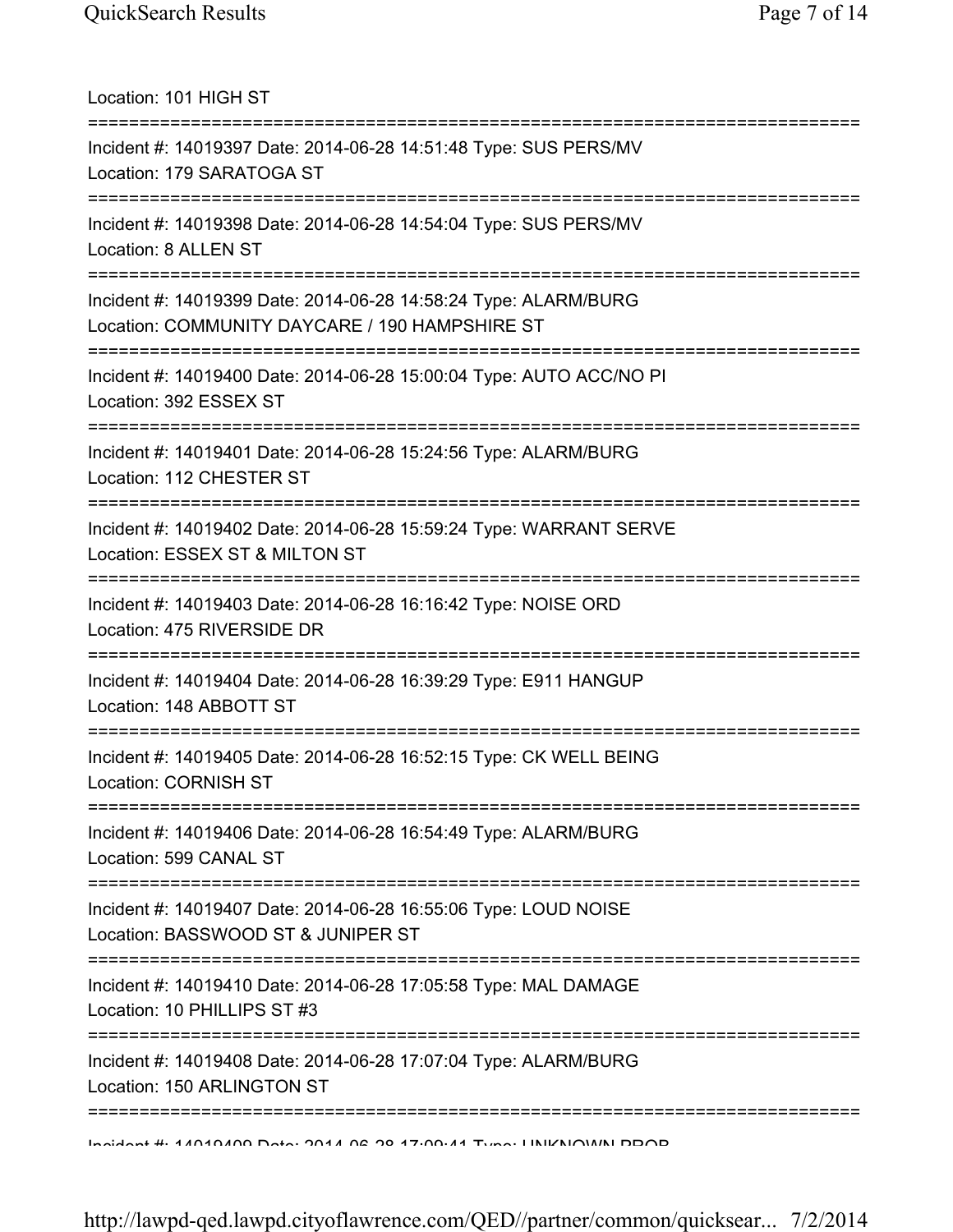Location: 72 PARK ST

| Incident #: 14019411 Date: 2014-06-28 17:22:13 Type: GENERAL SERV<br>Location: LAWRENCE PAPER MILL / 250 CANAL ST                     |
|---------------------------------------------------------------------------------------------------------------------------------------|
| Incident #: 14019412 Date: 2014-06-28 17:26:11 Type: SUS PERS/MV<br>Location: 237 BRUCE ST                                            |
| Incident #: 14019413 Date: 2014-06-28 17:46:23 Type: ROBBERY ARMED<br>Location: 88 HAVERHILL ST                                       |
| Incident #: 14019414 Date: 2014-06-28 17:52:43 Type: AUTO ACC/NO PI<br>Location: 565 HAVERHILL ST                                     |
| Incident #: 14019415 Date: 2014-06-28 17:53:03 Type: UNKNOWN PROB<br>Location: 250 BROADWAY FL 1                                      |
| Incident #: 14019417 Date: 2014-06-28 17:55:26 Type: SUS PERS/MV<br>Location: LA FRUITERIA / 75 MANCHESTER ST                         |
| Incident #: 14019416 Date: 2014-06-28 17:55:36 Type: UNWANTEDGUEST<br>Location: BURGER KING / 187 BROADWAY<br>======================= |
| Incident #: 14019418 Date: 2014-06-28 17:56:37 Type: NOISE ORD<br>Location: 112 FARNHAM ST FL 1                                       |
| Incident #: 14019419 Date: 2014-06-28 17:58:59 Type: LOUD NOISE<br>Location: E HAVERHILL ST & FERRY ST                                |
| Incident #: 14019420 Date: 2014-06-28 18:09:26 Type: NOISE ORD<br>Location: ANDOVER ST & BEACON ST                                    |
| Incident #: 14019421 Date: 2014-06-28 18:11:30 Type: AMBULANCE ASSSI<br>Location: 571 MT VERNON ST                                    |
| Incident #: 14019423 Date: 2014-06-28 18:11:50 Type: HIT & RUN M/V<br>Location: 9 BROADWAY                                            |
| Incident #: 14019422 Date: 2014-06-28 18:14:57 Type: ALARM/BURG<br>Location: RESD; KELVIN ABREU9782046862 / 94 SPRINGFIELD ST FL 2    |
|                                                                                                                                       |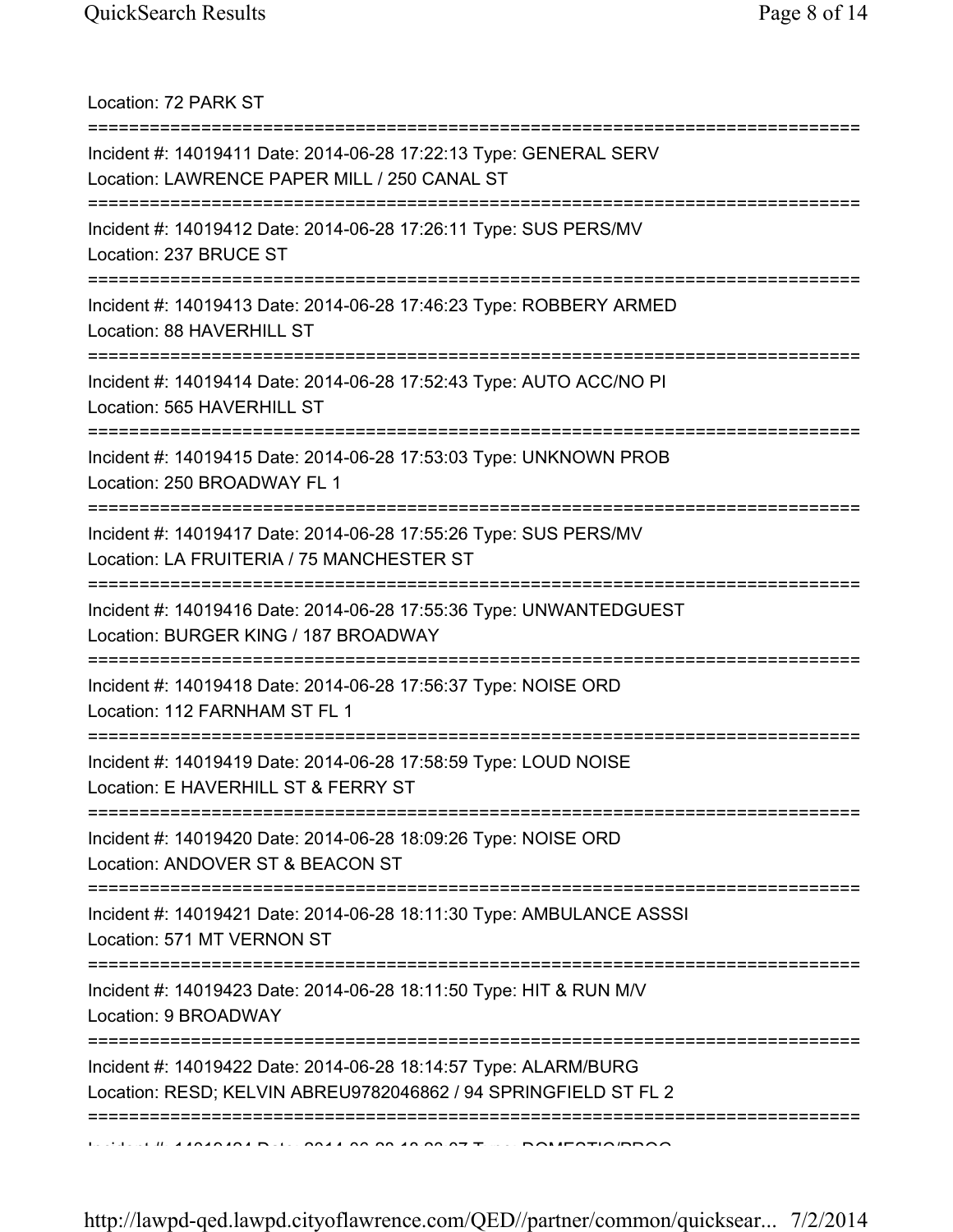| Location: 101 SHAWSHEEN RD #3 FL 1                                                                                           |
|------------------------------------------------------------------------------------------------------------------------------|
| Incident #: 14019425 Date: 2014-06-28 18:30:09 Type: DISTURBANCE<br>Location: 25 BEVEL ST                                    |
| Incident #: 14019426 Date: 2014-06-28 18:35:07 Type: MAN DOWN<br>Location: MARION AV                                         |
| Incident #: 14019427 Date: 2014-06-28 18:45:04 Type: HIT & RUN M/V<br>Location: 12 FULTON ST                                 |
| Incident #: 14019428 Date: 2014-06-28 18:47:12 Type: NOISE ORD<br>Location: 459 HAMPSHIRE ST                                 |
| Incident #: 14019429 Date: 2014-06-28 18:48:53 Type: SUICIDE ATTEMPT<br>Location: 18 WINTHROP AV FL 1                        |
| Incident #: 14019430 Date: 2014-06-28 18:57:34 Type: TRESPASSING<br>Location: 14 LEXINGTON ST                                |
| Incident #: 14019431 Date: 2014-06-28 19:09:51 Type: SUS PERS/MV<br>Location: 105 CHESTER ST                                 |
| Incident #: 14019432 Date: 2014-06-28 19:20:54 Type: ASSSIT AMBULANC<br>Location: 18 WINTHROP AV #1 FL RIGHT                 |
| :========================<br>Incident #: 14019433 Date: 2014-06-28 19:37:40 Type: NOISE ORD<br>Location: 204 S UNION ST FL 3 |
| Incident #: 14019434 Date: 2014-06-28 19:38:43 Type: NOISE ORD<br><b>Location: BIRCH ST</b>                                  |
| Incident #: 14019435 Date: 2014-06-28 19:44:37 Type: NOISE ORD<br>Location: HAMPSHIRE ST & LAWRENCE ST                       |
| Incident #: 14019436 Date: 2014-06-28 19:45:53 Type: NOISE ORD<br>Location: 74 DORCHESTER ST                                 |
| Incident #: 14019437 Date: 2014-06-28 19:51:26 Type: THREATS<br>Location: 355 PARK ST                                        |
|                                                                                                                              |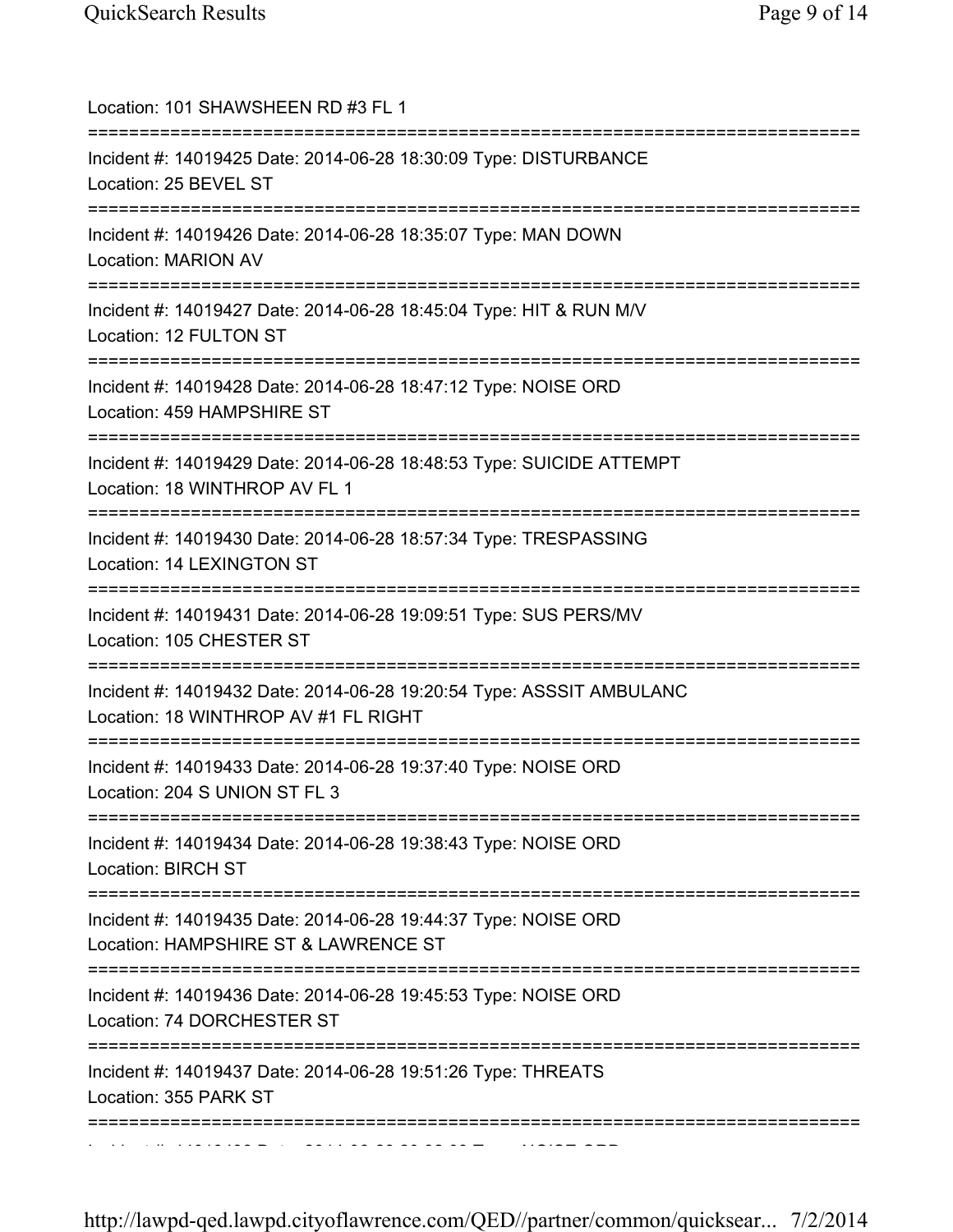| Location: 597 HAVERHILL ST<br>================================                                                                          |
|-----------------------------------------------------------------------------------------------------------------------------------------|
| Incident #: 14019439 Date: 2014-06-28 20:39:15 Type: NOISE ORD<br>Location: 101 MYRTLE ST                                               |
| Incident #: 14019441 Date: 2014-06-28 20:39:48 Type: HIT & RUN M/V<br>Location: 360 BROADWAY                                            |
| Incident #: 14019440 Date: 2014-06-28 20:43:21 Type: NOISE ORD<br>Location: BUNKERHILL ST & FERN ST                                     |
| Incident #: 14019442 Date: 2014-06-28 20:46:24 Type: ALARM/BURG<br>Location: RESD;LILLIAN SANTIAGO978-804-4088 / 40 CEDAR ST            |
| Incident #: 14019443 Date: 2014-06-28 20:49:29 Type: NOISE ORD<br>Location: 28 BOXFORD ST FL 1<br>===================================== |
| Incident #: 14019444 Date: 2014-06-28 20:51:44 Type: MV/BLOCKING<br>Location: 115 MELVIN ST                                             |
| Incident #: 14019445 Date: 2014-06-28 20:52:17 Type: ALARM/BURG<br>Location: SALVATION ARMY / 250 HAVERHILL ST                          |
| Incident #: 14019446 Date: 2014-06-28 20:54:37 Type: SUS PERS/MV<br>Location: 16 MYRTLE ST                                              |
| Incident #: 14019447 Date: 2014-06-28 21:00:07 Type: NOTIFICATION<br>Location: 25 JORDAN ST #3                                          |
| Incident #: 14019448 Date: 2014-06-28 21:04:54 Type: FIRE WORKS<br>Location: BRUCE ST & THORNDIKE ST                                    |
| Incident #: 14019449 Date: 2014-06-28 21:08:23 Type: NOISE ORD<br>Location: 19 RIDGE RD                                                 |
| Incident #: 14019451 Date: 2014-06-28 21:16:56 Type: NOISE ORD<br>Location: FULTON ST & PROSPECT ST                                     |
| Incident #: 14019450 Date: 2014-06-28 21:17:26 Type: NOISE ORD<br>Location: 218 PROSPECT ST                                             |
|                                                                                                                                         |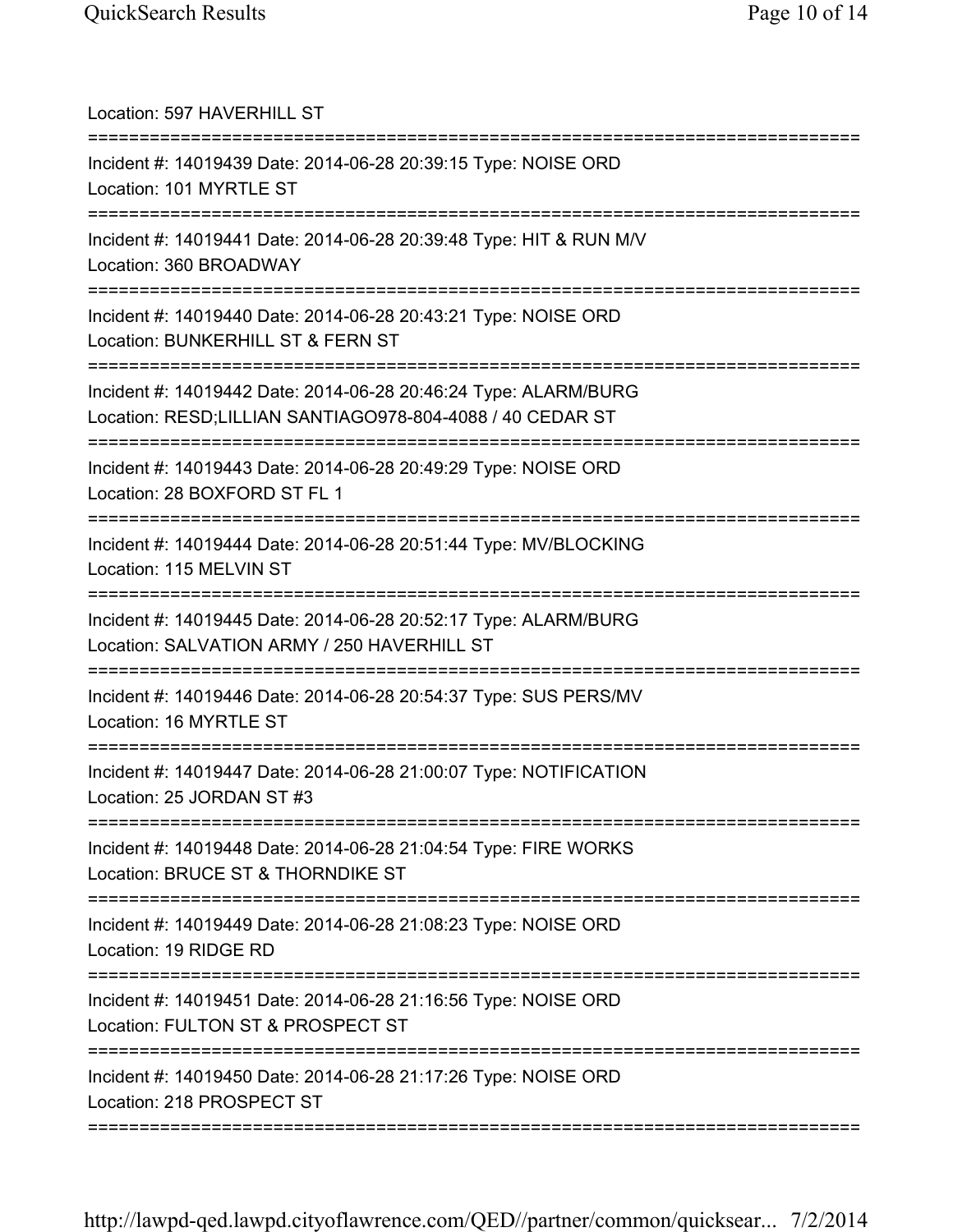| Location: 345 LOWELL ST                                                                                           |
|-------------------------------------------------------------------------------------------------------------------|
| Incident #: 14019453 Date: 2014-06-28 21:24:05 Type: NOISE ORD<br>Location: 320 AMES ST                           |
| Incident #: 14019454 Date: 2014-06-28 21:25:05 Type: NOISE ORD<br>Location: BAILEY ST & PARKER ST FL 1            |
| Incident #: 14019455 Date: 2014-06-28 21:30:51 Type: NOISE ORD<br>Location: 155 WEST ST                           |
| Incident #: 14019456 Date: 2014-06-28 21:40:36 Type: SPECIAL CHECK<br>Location: 219 LAWRENCE ST                   |
| Incident #: 14019457 Date: 2014-06-28 21:41:37 Type: NOISE ORD<br>Location: 73-75 AVON ST                         |
| Incident #: 14019458 Date: 2014-06-28 21:46:39 Type: NOISE ORD<br>Location: 4 ACTON ST                            |
| Incident #: 14019459 Date: 2014-06-28 21:48:15 Type: UNKNOWN PROB<br>Location: PRIMO'S LIQUORS / 450 HAVERHILL ST |
| Incident #: 14019460 Date: 2014-06-28 21:49:38 Type: NOISE ORD<br>Location: 29 CAMELLA TEOLI WY                   |
| Incident #: 14019461 Date: 2014-06-28 21:52:29 Type: SPECIAL CHECK<br>Location: BROOKFIELD ST & INMAN ST          |
| Incident #: 14019462 Date: 2014-06-28 21:52:34 Type: AUTO ACC/PI<br>Location: HESS / 500 S UNION ST               |
| Incident #: 14019463 Date: 2014-06-28 21:55:02 Type: TRESPASSING<br>Location: 32 LAWRENCE ST #5A FL 1             |
| Incident #: 14019464 Date: 2014-06-28 21:56:31 Type: SPECIAL CHECK<br>Location: 118 NEWTON ST                     |
| Incident #: 14019465 Date: 2014-06-28 22:06:02 Type: NOISE ORD<br>Location: OAKWOOD AV & RIDGE RD                 |
|                                                                                                                   |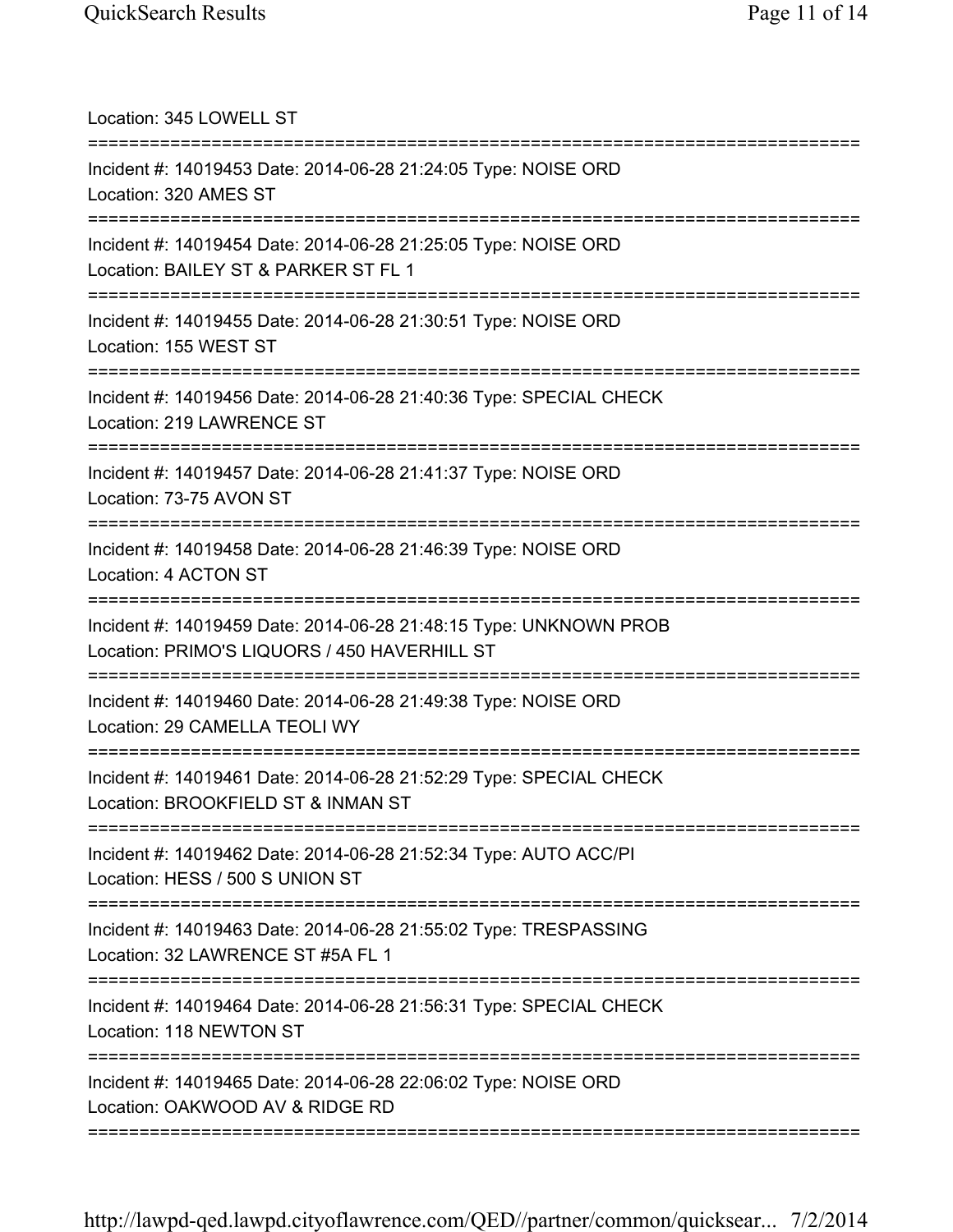| Incident #: 14019466 Date: 2014-06-28 22:10:26 Type: NOISE ORD<br>Location: 49 JUNIPER ST                                          |
|------------------------------------------------------------------------------------------------------------------------------------|
| Incident #: 14019467 Date: 2014-06-28 22:12:27 Type: NOISE ORD<br>Location: 25 HAMILTON ST                                         |
| Incident #: 14019468 Date: 2014-06-28 22:13:08 Type: NOISE ORD<br>Location: 592 ANDOVER ST                                         |
| Incident #: 14019469 Date: 2014-06-28 22:13:52 Type: NOISE ORD<br>Location: 33 EXCHANGE ST                                         |
| Incident #: 14019470 Date: 2014-06-28 22:15:01 Type: NOISE ORD<br>Location: 94 S BOWDOIN ST                                        |
| Incident #: 14019471 Date: 2014-06-28 22:21:23 Type: FIGHT<br>Location: 9 INMAN ST                                                 |
| Incident #: 14019472 Date: 2014-06-28 22:26:09 Type: NOISE ORD<br>Location: PROSPECT ST & FULTON ST                                |
| Incident #: 14019473 Date: 2014-06-28 22:35:16 Type: MV/BLOCKING<br>Location: 179 WALNUT ST<br>=================================== |
| Incident #: 14019474 Date: 2014-06-28 22:36:47 Type: TRESPASSING<br>Location: 60 MYRTLE ST                                         |
| Incident #: 14019475 Date: 2014-06-28 22:41:24 Type: DOMESTIC/PROG<br>Location: 77 SPRING ST #6 FL 2                               |
| Incident #: 14019476 Date: 2014-06-28 22:50:53 Type: NOISE ORD<br><b>Location: INMAN ST</b>                                        |
| Incident #: 14019477 Date: 2014-06-28 22:54:34 Type: NOISE ORD<br>Location: 319 LOWELL ST #A                                       |
| Incident #: 14019478 Date: 2014-06-28 22:54:35 Type: STOL/MV/PAS<br><b>Location: WATER ST</b>                                      |
| Incident #: 14019479 Date: 2014-06-28 22:57:06 Type: NOISE ORD<br>Location: 25 KENDALL ST                                          |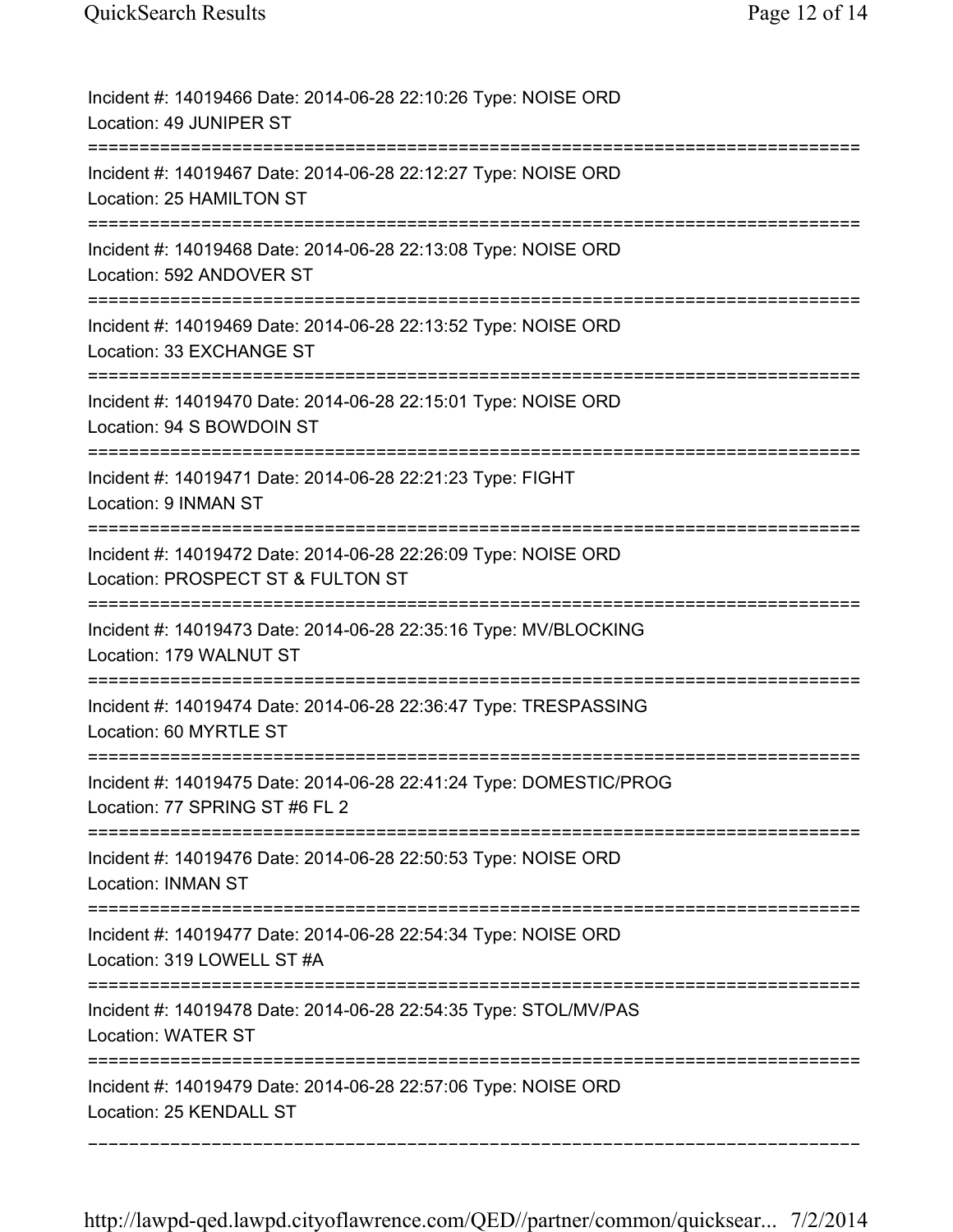| Incident #: 14019480 Date: 2014-06-28 22:59:40 Type: NOISE ORD<br>Location: 2 MUSEUM SQ FL 6                                       |
|------------------------------------------------------------------------------------------------------------------------------------|
| Incident #: 14019481 Date: 2014-06-28 23:01:41 Type: FIGHT<br>Location: 225 ANDOVER ST                                             |
| Incident #: 14019482 Date: 2014-06-28 23:05:23 Type: NOISE ORD<br>Location: 69 HAVERHILL ST                                        |
| Incident #: 14019483 Date: 2014-06-28 23:08:42 Type: NOISE ORD<br>Location: BIRCH ST & STEARNS AV                                  |
| Incident #: 14019484 Date: 2014-06-28 23:15:51 Type: FIRE WORKS<br>Location: FARNHAM ST & FOSTER ST                                |
| Incident #: 14019485 Date: 2014-06-28 23:17:17 Type: A&B D/W PAST<br>Location: ANDOVER ST & FOSTER ST                              |
| Incident #: 14019486 Date: 2014-06-28 23:25:29 Type: NOISE ORD<br>Location: 312 LOWELL ST                                          |
| Incident #: 14019487 Date: 2014-06-28 23:27:35 Type: NOISE ORD<br>Location: BROOKFIELD ST & EASTON ST<br>========================= |
| Incident #: 14019491 Date: 2014-06-28 23:30:53 Type: ROBBERY ARMED<br>Location: 22 MONTGOMERY ST                                   |
| Incident #: 14019488 Date: 2014-06-28 23:31:51 Type: FIRE WORKS<br>Location: 23 HILLTOP AV                                         |
| Incident #: 14019489 Date: 2014-06-28 23:33:14 Type: NOISE ORD<br>Location: 50 FOREST ST                                           |
| Incident #: 14019490 Date: 2014-06-28 23:33:29 Type: NOISE ORD<br>Location: 24 RESERVOIR TER                                       |
| Incident #: 14019492 Date: 2014-06-28 23:43:18 Type: NOISE ORD<br>Location: 58 HILLSIDE AV                                         |
| Incident #: 14019493 Date: 2014-06-28 23:55:25 Type: NOISE ORD<br>Location: 57 JUNIPER ST                                          |